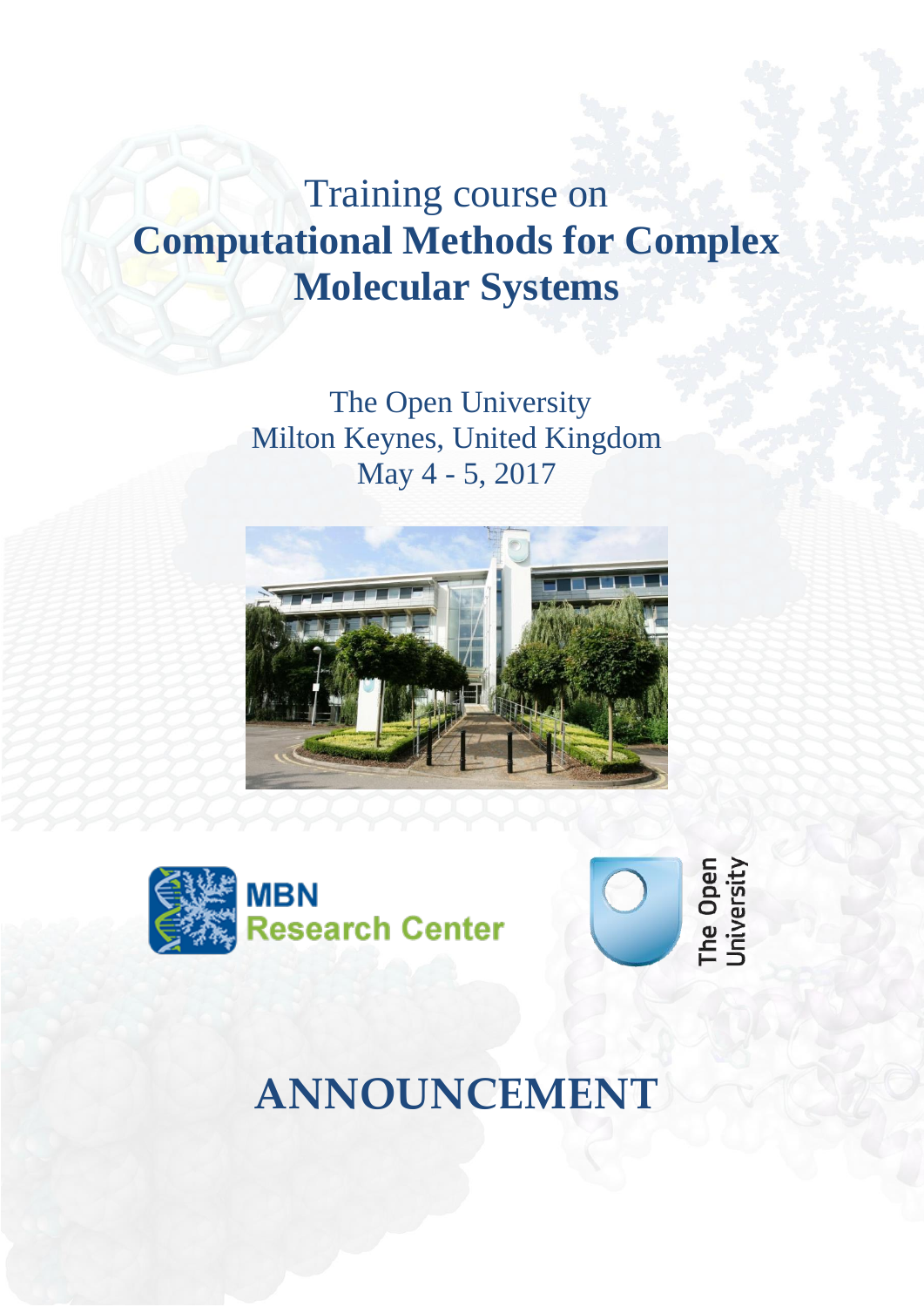#### *Scope*

The 7<sup>th</sup> training course on Computational Methods for Complex Molecular Systems will be held at School of Physical Sciences, the Open University (Milton Keynes, United Kingdom) on May 4-5, 2017.

The hands-on tutorial will explore physical models and computational approaches used for the simulations of Meso-Bio-Nano (MBN) systems and the investigation of their structure and dynamics at the atomic level of detail. The course is based on practical exercises with the universal computational package MBN Explorer and MBN Studio - a special graphical user interface and multitask toolkit for MBN Explorer. The tutorial will be performed with the latest release 3.0 of MBN Explorer and MBN Studio to be announced officially by MBN Research Center on March 31, 2017.

Figures below illustrate the main areas of application of MBN Explorer and the key features of MBN Studio.



In particular, the case studies of atomic clusters, nanoparticles, biomolecular systems, nanomaterials, composite materials and material interfaces, crystalline, liquid and gaseous systems, thermo-mechanical properties of materials, dynamical, collision, chemical and irradiation driven multiscale phenomena will be discussed. Relevant physical concepts, mathematical techniques and computational methods will be introduced, including force fields and algorithms used in molecular modeling, molecular dynamics (MD), and Monte Carlo simulations on parallel computers.

The tutorial is designed for graduate students, postdoctoral researchers and staff in computational and/or bio/nanophysical and chemical fields, material science, radiochemistry and radiobiology who seek to extend their research skills to include computational and theoretical expertise, as well as for all other researchers interested in theoretical and computational physics and chemistry.

#### *Important Dates*

Registration deadline: **April 16, 2017** Acceptance of the registered participants for the tutorial: **April 23, 2017**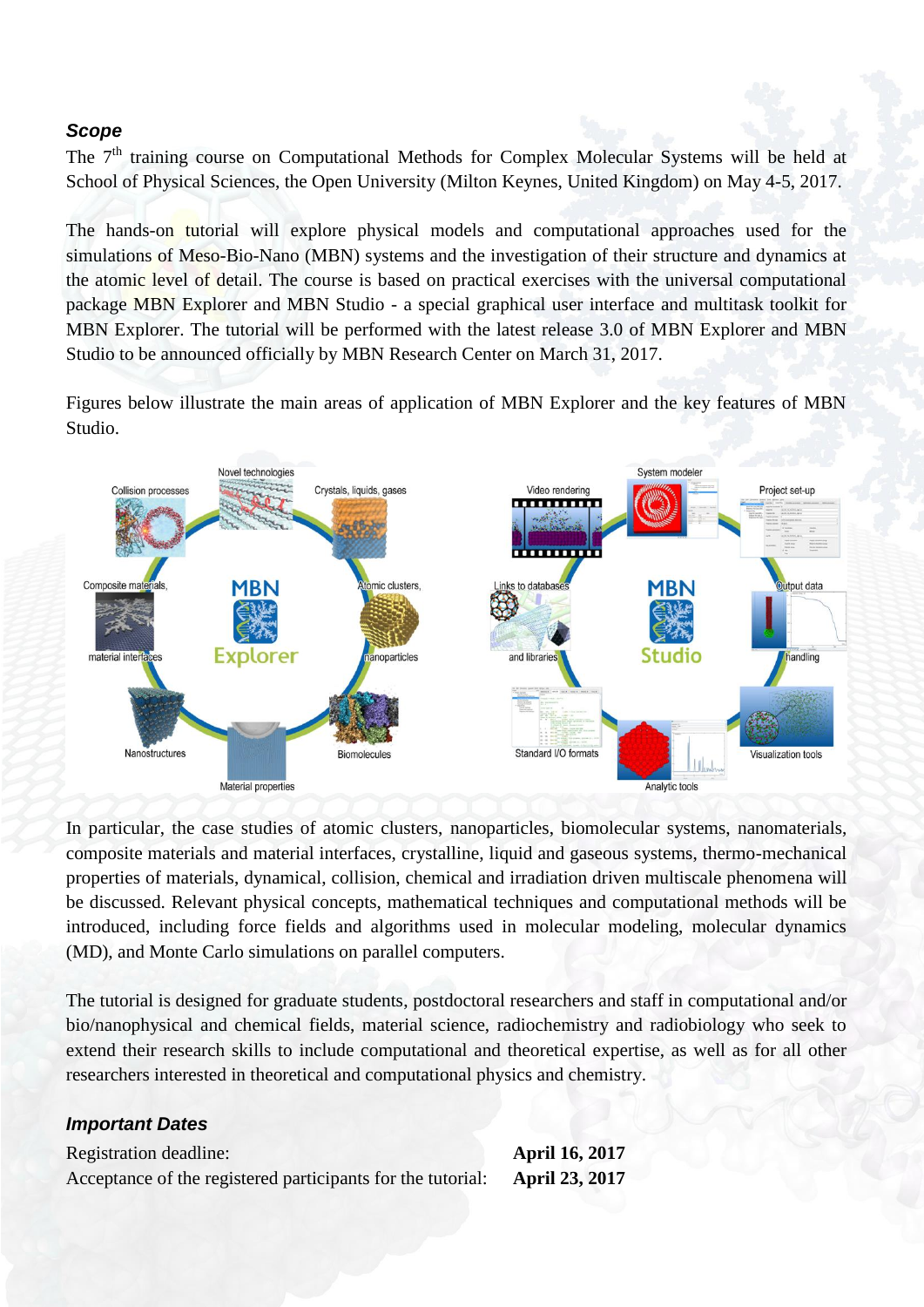# *Program*

|                      | $10:00 - 10:15$ Training course opening                                                             |
|----------------------|-----------------------------------------------------------------------------------------------------|
|                      | <b>Basics of MBN Explorer and MBN Studio</b>                                                        |
| $10:15 - 11:00$      | Short description of main features of MBN Explorer and MBN Studio: universality,                    |
|                      | tuneable force fields, multiscale approach, computational efficiency, etc.; areas of                |
|                      | application of MBN Explorer and MBN Studio                                                          |
|                      | 11:00 - 11:20 Coffee break                                                                          |
| $11:20 - 11:50$      | Setting up the calculation                                                                          |
|                      | Specification of input files and formats, and instructions on how to run MBN Explorer               |
| $11:50 - 12:50$      | <b>MBN Studio</b>                                                                                   |
|                      | An introduction to MBN Studio - a multipurpose toolkit for MBN Explorer - and an                    |
|                      | overview of its main features. Overview of the MBN Explorer examples library, which                 |
|                      | contains the trial case studies representing certain physical experiments and demonstrating         |
|                      | capacities of the program                                                                           |
| 12:50 - 14:00 Lunch  |                                                                                                     |
| $14:00 - 15:00$      | Gases, liquids, crystals                                                                            |
|                      | Description of setting up simulations of gaseous, liquid and crystalline media with MBN             |
|                      | Explorer. Different types of boundary conditions. Energy and temperature control in MBN             |
|                      | Explorer                                                                                            |
|                      | <b>Atomic clusters and nanoparticles</b>                                                            |
|                      | 15:00 - 16:00 Description of setting up calculations involving atomic clusters and nanoparticles.   |
|                      | Construction of clusters and nanoparticles with MBN Studio                                          |
|                      | 16:00 - 16:30 Coffee break                                                                          |
| $16:30 - 17:30$      | <b>Biomolecular systems</b>                                                                         |
|                      | Exploration of dynamical processes with biomolecular systems. Use of the molecular                  |
|                      | mechanics potential for setting up calculations of biomolecular systems. Simulation of              |
|                      | bond breakage processes in biomolecular systems using MBN Explorer                                  |
|                      | <b>Collision and irradiation induced processes</b>                                                  |
|                      | 17:30 - 18:30 MD simulation of collision and irradiation-induced processes in organic and inorganic |
|                      | molecular systems and materials                                                                     |
| 19:30 - 22:00 Dinner |                                                                                                     |

*May 4, 10:00 - 18:30, Robert Hooke seminar room at the Hooke building*

*May 5, 09:30 - 17:45, Robert Hooke seminar room at the Hooke building*

| $9:30 - 10:30$  | Multiscale modeling: composite materials and material interfaces<br>Application of the kinetic Monte Carlo method for simulations of fractal structures growth<br>and their post-growth relaxation                                      |
|-----------------|-----------------------------------------------------------------------------------------------------------------------------------------------------------------------------------------------------------------------------------------|
| $10:30 - 11:30$ | <b>Nanostructured materials</b><br>Application of classical MD for simulations of carbon-based nanomaterials                                                                                                                            |
| $11:30 - 12:00$ | Coffee break                                                                                                                                                                                                                            |
| $12:00 - 13:00$ | Thermo-mechanical properties of materials<br>Investigation of thermo-mechanical properties of crystalline, nanostructured and<br>amorphous materials by means of MD simulations of the nanoindentation process                          |
| $13:00 - 14:00$ | Lunch                                                                                                                                                                                                                                   |
|                 | Propagation of particles through medium<br>14:00 - 15:00   MD simulations of particles propagation through media (heterocrystalline structures, bent<br>crystals, amorphous materials, solids, nanotubes, biological environment, etc.) |
|                 | Irradiation induced transformations of biomolecular systems<br>15:00 - 16:00   Exploration of dynamical processes related to the irradiation induced thermo-mechanical<br>damage of molecular and biomolecular systems                  |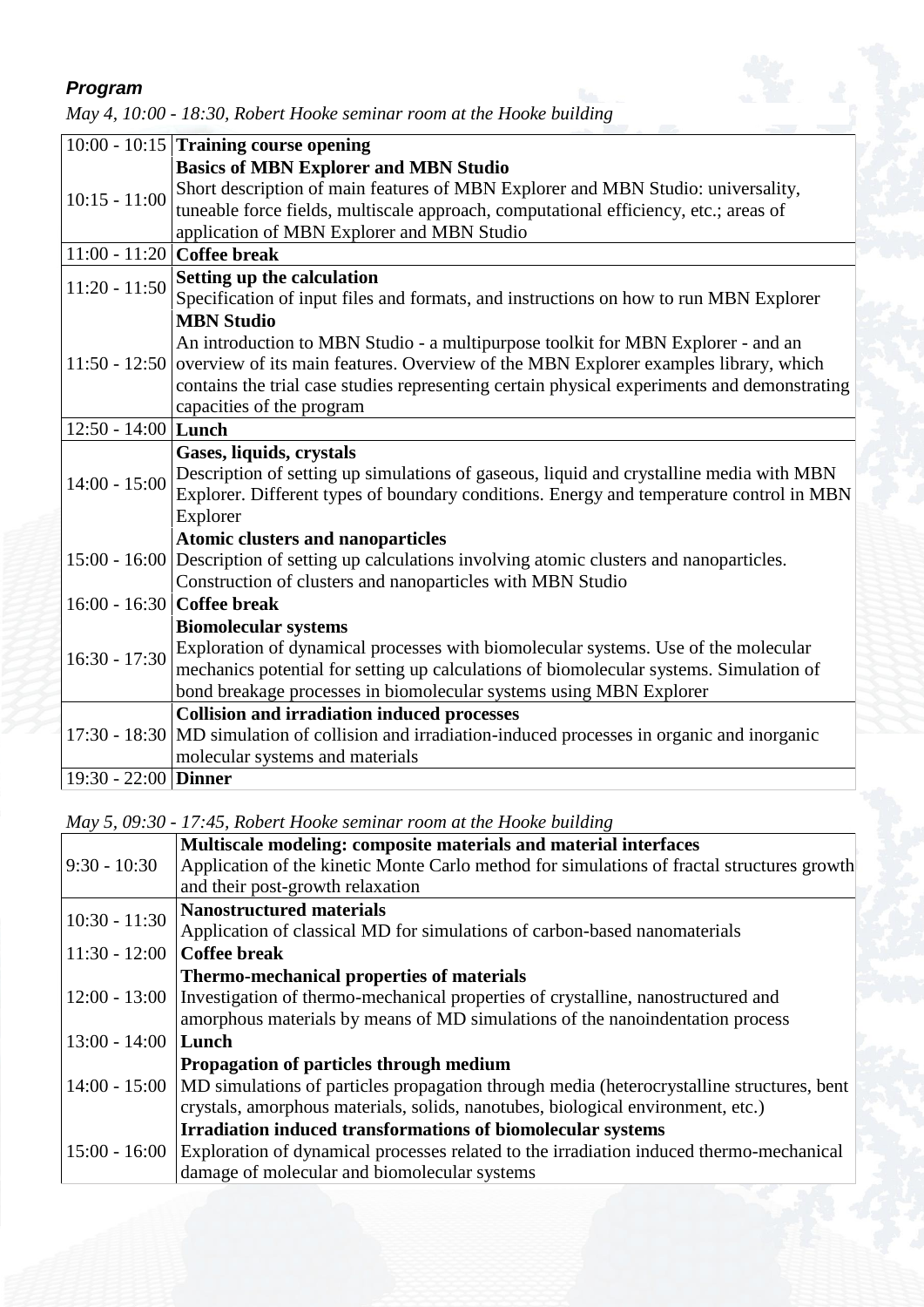| $ 16:00 - 16:30 $ Coffee break                                                                                  |
|-----------------------------------------------------------------------------------------------------------------|
| Modeling of focused electron beam-induced deposition                                                            |
| $\vert$ 16:30 - 17:30   Introduction to the concept of irradiation-driven molecular dynamics; MD simulations of |
| the focused electron-beam induced deposition process                                                            |
| $\vert 17:30 - 17:45 \vert$ Tutorial closing and concluding remarks                                             |

# *Registration and Fee*

The participation in the tutorial is free of charge.

All the participants are requested to register electronically by filling in the registration form in the training course webpage:

#### <http://mbnresearch.com/tutorial-6-registration>

Since the number of tutorial participants is limited to 20 the registration for the tutorial will be closed automatically once the maximum possible number of registrations will be reached.

All the attendees of the tutorial will receive the e-book of MBN Explorer and MBN Studio Tutorials, 1 month license for running MBN Explorer and MBN Studio and a memory stick with MBN Explorer, MBN Studio and Tutorial files. Coffee and other drinks will be served during the breaks.

Attendees are assumed to cover travel and accommodation expenses themselves. The list of the recommended hotels and B&Bs in the vicinity of the tutorial venue can be found below. The travel hints are also available below. Lunch can be purchased at the Hub restaurant located next to the tutorial venue. Dinner will be arranged on Thursday, May 4<sup>th</sup> evening for all the participants.

# *Venue and Travel Information*

The tutorial will be held at School of Physical Sciences, the Open University Campus (Milton Keynes, UK).

The tutorial venue is the Robert Hooke seminar room at the Hooke building.

The travel instructions how to reach the Open University Campus at Walton Hall are available under the following link: <http://www.open.ac.uk/about/estates/travel-advice/directions-walton-hall-campus>

#### *Accommodation*

The organizers recommend the tutorial attendees to book their accommodation in the following hotels and Bed & Breakfasts located on the walking distance from the tutorial venue:

*Hotels:*

Kents Hill Park: <http://kentshillpark.com/accommodation>